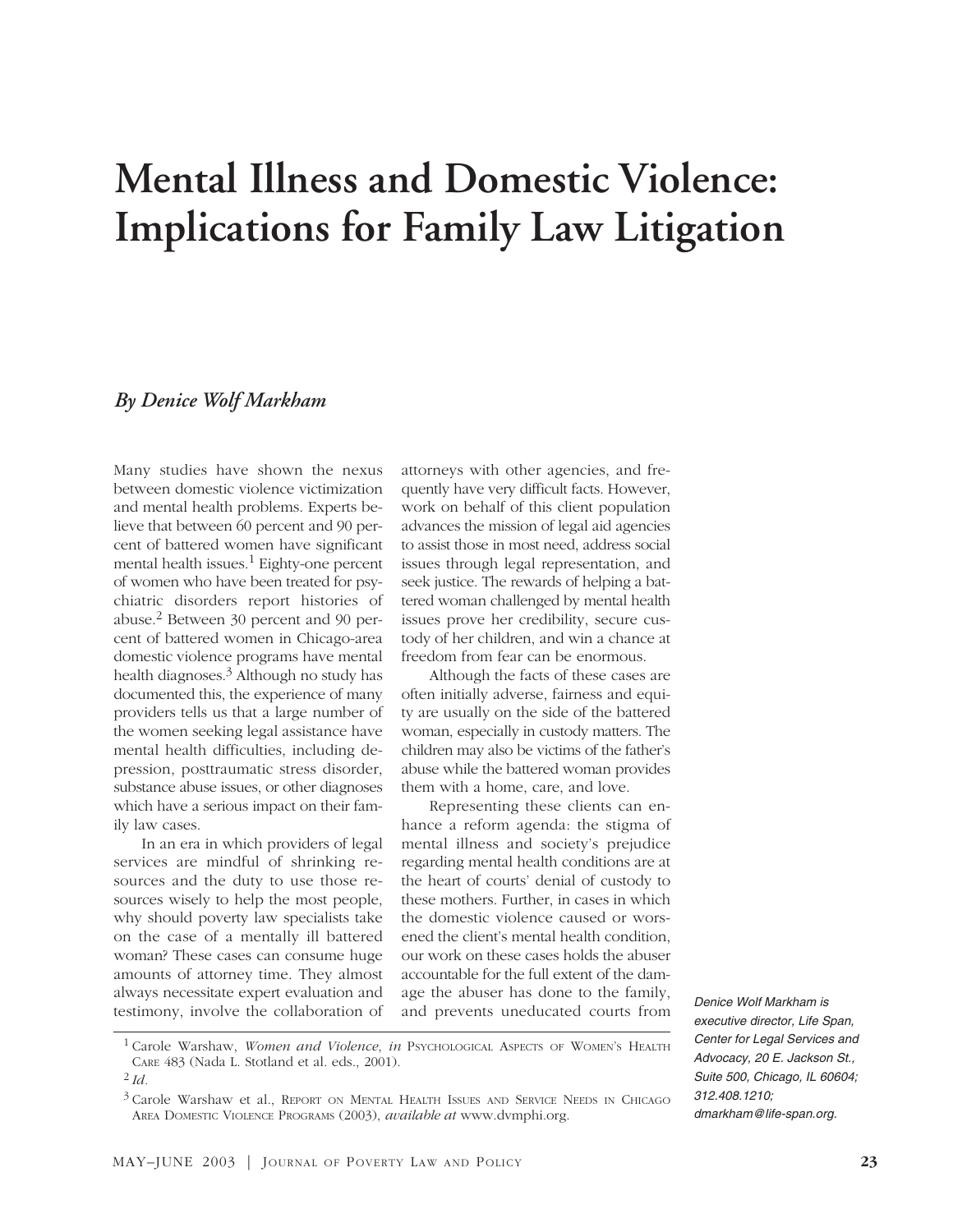rewarding the reprehensible conduct of this bad actor.

Here I give some background in the issues facing this client population, discuss confidentiality, privilege, and strategies for dealing with treatment and evaluative evidence in preparing the case, and offer ideas for systemic advocacy with regard to mental illness in the family law system. Much of my analysis of these topics is based on the experience of lawyers working at Life Span, a Chicago domestic violence organization that provides both legal services and counseling to victims. Life Span has developed an expertise in working with this client population.

#### **I. Some Background**

An understanding of basic mental illness diagnoses and the causal relationship between the client's mental illness and the battering she has suffered can greatly enhance a lawyer's representation of battered women with mental health issues. Some information about the history of the mental health and domestic violence fields will also benefit legal practitioners working in this area.

## **A. Conflicts Between Mental Health and Domestic Violence Systems**

Clients with mental illness usually are involved with a number of service providers. They may have sought help from shelters or domestic violence counselors, may have been hospitalized and received mental health treatment, or experienced some other intervention. The lawyer handling these cases will probably have relationships with some of these providers as the lawyer develops facts, gathers evidence, and prepares witnesses. Working in this area, I have been struck by the conflicts and contradictions between these two systems, each not understanding or trusting the other. To avoid any adverse effects of these conflicts on the case, and to facilitate the lawyer's interactions and relationships with these professionals, some understanding of these different systems is warranted.

are typically grass-roots organizations guided by the political thesis that battered women are victims of a patriarchal society which blames women for the violence perpetrated by men. The suggestion that a battered woman is "crazy" is directly contrary to this thesis and is viewed as detrimental to these providers' goal of abuser accountability. Some battered women's shelters have strict rules regarding residents with mental illness, not allowing them to control their medications, or refusing to allow women taking medication to live at the shelter. Ignorance of mental health diagnoses and treatment contribute to reluctance on the part of some service providers to deal with these issues.

Mental health service providers can lack an understanding of domestic violence in the lives of their clients. Criticisms of the mental health system include inappropriate reliance on medication to the exclusion of other treatments and using couples therapy to "treat" domestic violence. Mental health practitioners may view a battered woman's coping strategies as symptoms, pathologizing what is an appropriate response to battering. An additional problem with this system is a profound lack of resources for battered women who do not have serious mental illness. Community mental health centers often limit their services to patients with serious mental illnesses, such as schizophrenia.

Further, abusers typically control insurance and use that power to control treatment, endangering the victim.<sup>4</sup>

In preparing a case for a mentally ill battered woman, the lawyer must take into account the disparate approaches of each system to the lawyer's client, mindful of their effect on both written evidence and testimony. The lawyer must learn to integrate these different points of view and interpret the evidence to the advantage of the client. Educating those who rely on the work of these providers in making decisions—judges, other lawyers (especially those representing the child), and custody evaluators—about these conflicts can contribute to an accurate analysis of custody issues.

Domestic violence service providers

<sup>4</sup> Gabriella Moroney et al., Mental Health and Domestic Violence: Collaborative Initiatives, Service Models, and Curricula (Sept. 2002), *at* www.dvmphi.org.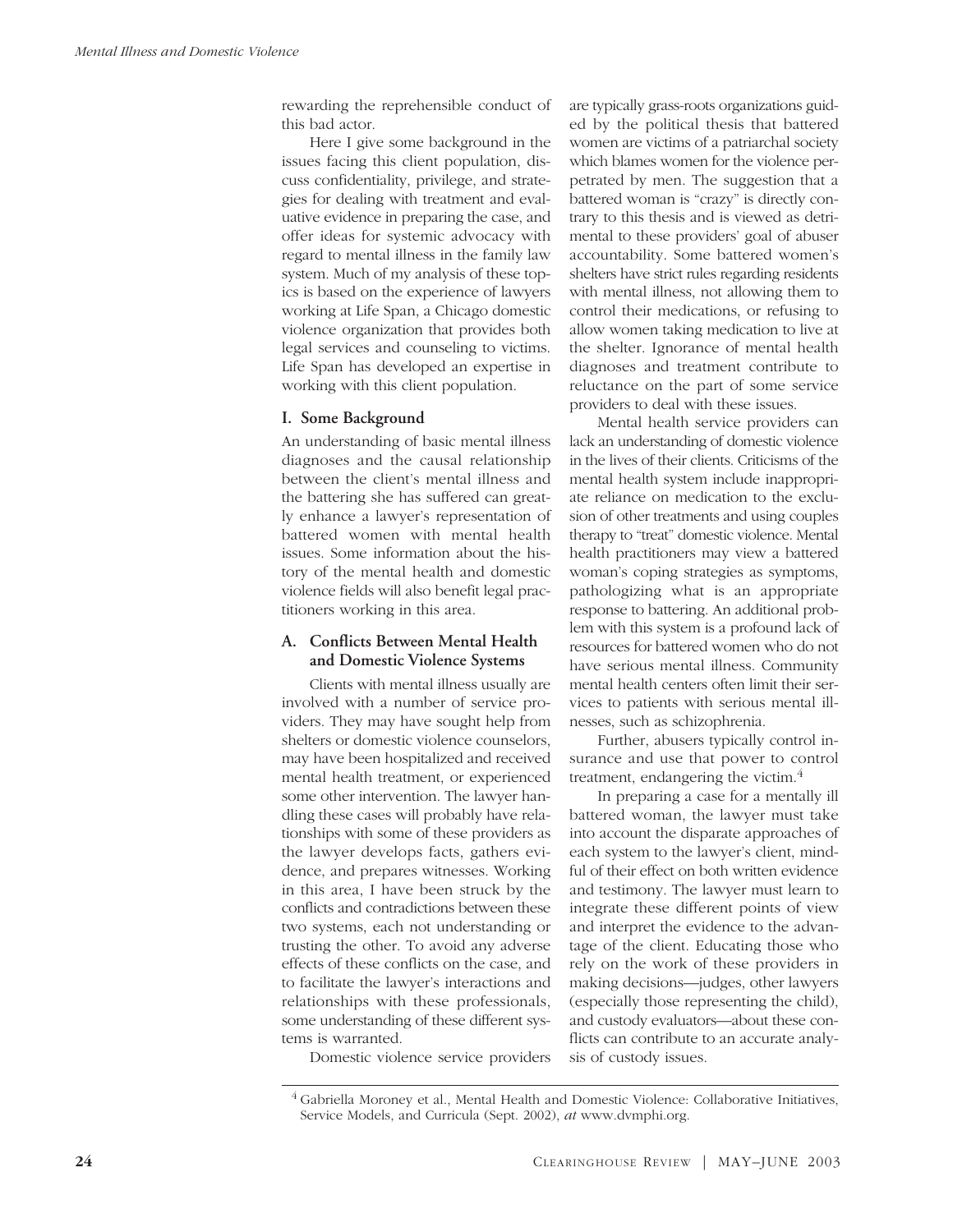#### **B. Mental Health Diagnoses 101**

A familiarity with basic mental health terminology and diagnoses is necessary to represent this population of battered women. Victims who have been hospitalized, sought treatment for mental illness, or been evaluated in connection with custody litigation may have one or more diagnoses which may profoundly affect their requests for relief in family law cases. Understanding the basic symptomology and having a framework for thinking about and analyzing these issues will allow the lawyer to develop a legal strategy for dealing with them in the context of the family law case.

Battered women suffering mental health consequences may be diagnosed with a number of illnesses, including depression, anxiety, panic disorders, or posttraumatic stress disorder.<sup>5</sup> The last develops as a response to a traumatic event or events, such as battering. Symptoms are generally divided into three types: intrusive, often flashbacks or nightmares; avoidance, including inability to remember an event or lack of emotion; and increased arousal, manifested as startle reactions, inability to concentrate, and insomnia.6

The effects of posttraumatic stress disorder on a battered woman as a party in a legal action are important for lawyers to consider, as symptoms may directly affect the attorney-client relationship. The client may have difficulty making decisions and find it hard to trust others. These problems can compromise her ability to seek help and to cooperate with those trying to help her.7 She may withhold information about her abuse, her mental health history, or other important details because of her lack of trust or her inability to remember. Although the client may have obtained a protective order or be in a shelter, posttraumatic stress disorder makes it difficult to see the battering as a past event.8 Those with experience in domestic violence law recognize the probable correctness of her assessment of imminent danger, but mental health professionals may see the insistence on the immediacy of her fear and trauma as a symptom of her mental illness.

Depression has long been recognized as one of the more common psychic injuries of battering. Experts estimate that between 37 percent and 63 percent of battered women experience depression.9 The symptoms of this disease include depressed mood, lack of interest in everyday activities, indecisiveness, inability to concentrate, fatigue, insomnia, feelings of worthlessness, or thoughts of death or suicide.<sup>10</sup> To expect some of these symptoms to be present in a woman who has experienced even one episode of domestic violence is almost common sense. In women with a history of serious abuse, problems with depression are even more likely to occur.<sup>11</sup>

Substance abuse also plagues many battered women. As many as one third of victims suffer from alcoholism.12 Use of illegal drugs is also common.<sup>13</sup> Substance abuse may be the woman's attempt to medicate herself in order to deal with the ongoing abuse or the consequences of the trauma. Another common scenario is the use of drugs or alcohol as part of the abuse. In these cases the abuser forces the victim to become dependent on these substances as a means of control and as a way to destroy her functionality and self-esteem. The abuser then uses the fact

<sup>12</sup> *Id.*

<sup>5</sup> Warshaw, *supra* note 1, at 480. "Posttraumatic stress disorder" is abbreviated commonly as "PTSD" in professional literature and discussion.

<sup>6</sup> AM. PSYCHIATRIC ASS'N, DIAGNOSTIC AND STATISTICAL MANUAL OF MENTAL DISORDERS 427–29 (4th ed. 1994).

<sup>7</sup> Warshaw, *supra* note 1, at 450.

<sup>8</sup> *Id.*

<sup>9</sup> *Id.* at 451.

<sup>10</sup> AM. PSYCHIATRIC ASS'N, *supra* note 6, at 327.

<sup>11</sup> Warshaw, *supra* note 1, at 451.

<sup>13</sup> *Id.*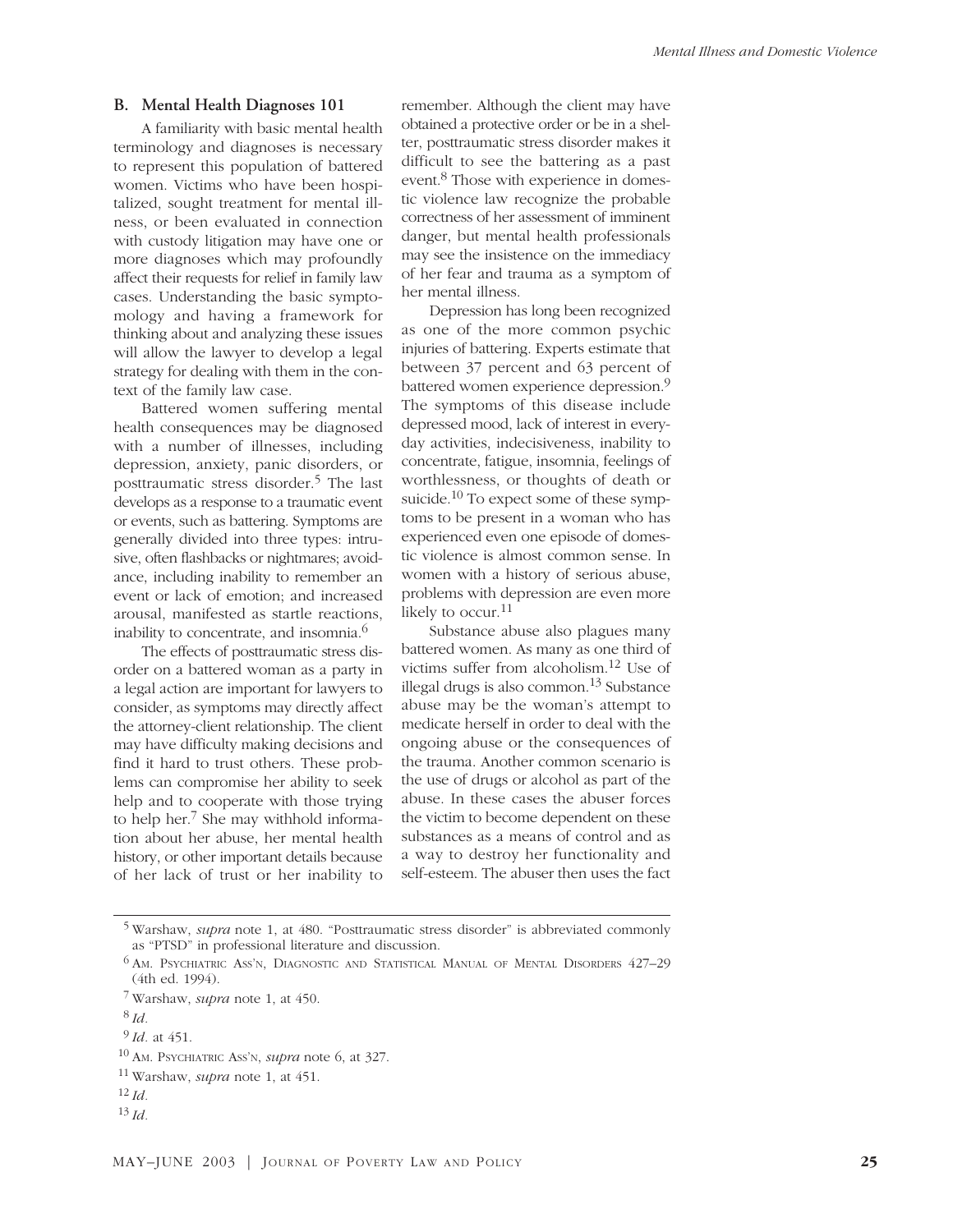of her addiction against her should she seek help.

# **C. The Causal Relationship Between Mental Illness and Domestic Violence**

In many cases a convincing argument can be made that mental illness and domestic violence are causally related. Although this relationship is most apparent in those victims suffering from posttraumatic stress disorder, a causal link to other mental illnesses can also be made.14

Trauma theory is a recent construct particularly useful in analyzing the relationship between mental illness and domestic violence in a case and can help the lawyer develop a theory of the case that will insulate the client from negative inferences regarding mental illness on the part of the judge, the attorney for the child, evaluators, and other decision makers in the litigation. A basic premise of trauma theory is that the symptoms of mental illness that a battered woman manifests can be understood as survival strategies, developed as a reaction to her experience.

When trauma theory is employed, a battered woman's extreme caution and fearfulness are not a symptom of paranoia but a rational response to what she has experienced. One of the goals of this analysis is to contribute to a decision maker's understanding that the battered woman is acting as a reasonable person given the abuse she has survived.

Her distrust of others is not pathological but learned from her victimization at the hands of someone she loves. Her lack of emotion is a way of protecting herself from the psychic trauma of abuse. Viewed in the framework of trauma theory, a battered woman's symptoms can become examples of her strength in coping with what has happened to her and as reasonable attempts to survive in a violent relationship.

Domestic violence can also exacerbate a victim's already existing mental health condition.15 These battered women may have extensive mental health backgrounds and treatment records about which the batterer is familiar. The batterer may use the victim's illness as a way to control her, telling her that no one will believe her account of the abuse because she is crazy. In these cases the abuser may be overly involved in her treatment. The abuser may force her to be hospitalized or use threats of involuntary commitment to terrorize her. He may control her medication, overmedicating her or inducing symptoms by withholding medication. The abuser uses the victim's mental health status as a basis for emotional and psychological abuse.

In both situations—where mental illness is a direct result of abuse and where domestic violence is exacerbating a mental health condition—victims often will improve and symptoms will abate or disappear once the domestic violence is addressed.

# **II. Preparing for Family Law Litigation**

In most states the well-known standard for determining custody is the best interests of the child.16 Statutes typically list a number of factors to consider in making this determination; one factor is the mental and physical health of the potential custodians.17 Courts examine the parent's level of functioning, compliance with treatment, and support systems in assigning relative importance to the mental illness in the potential custodian.18 The relationship of the child and the parent is crucial, as it is in any custody case.

<sup>14</sup> Warshaw, *supra* note 1, at 454; *see also* Mary Ann Dutton et al., *Posttraumatic Stress Disorder Among Battered Women: Analysis of Legal Implications, in* 12 BEHAV. SCI. & L. 215, 226 (1994).

<sup>15</sup> Warshaw, *supra* note 1, at 454

<sup>16</sup> *E.g*., 750 ILL. COMP. STAT. 5/602 (2000).

<sup>17</sup> *E.g*., *id.* 5/602(5).

<sup>18</sup> *E.g*., People *ex rel.* Bukovic v. Smith*,* 423 N.E.2d 1302 (Ill. 1981); *In re* Horbatenko, 531 N.E.2d 1011 (Ill. 1988) (Clearinghouse No. 44,095).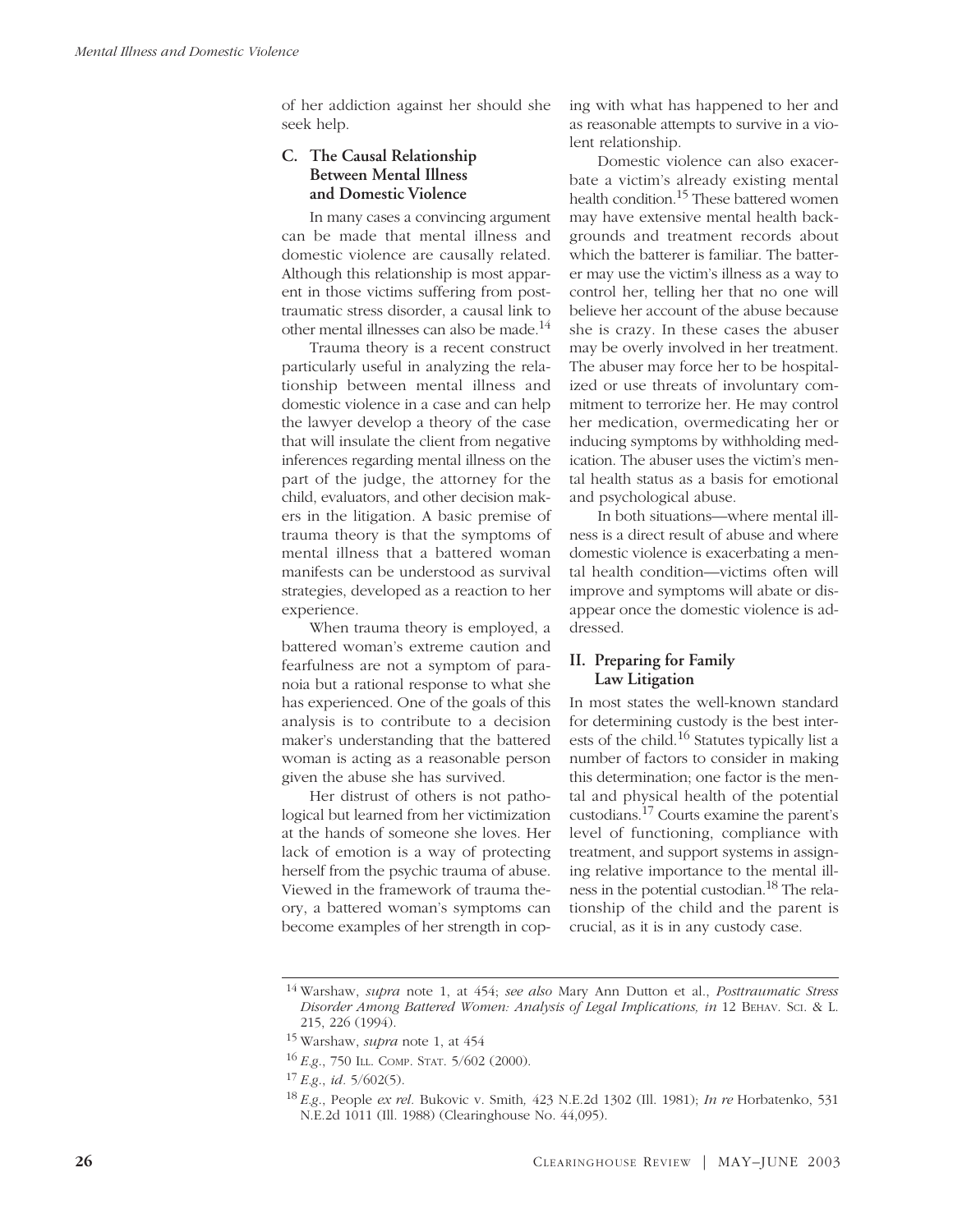#### **A. Investigating the Case**

Investigation and fact development in cases of domestic violence and mental illness are of paramount importance. The issue of mental illness can arise in many different ways: the abuser may make an allegation in pleadings or by other means, the client's referral source or the client may raise the issue, or the lawyer or paralegal may question the client on this topic. At Life Span inquiry about physical and mental illness, treatment, and medications is part of every intake.

## **1. Obtaining Records and Other Communications**

Clients with an extensive history of hospitalizations and treatment may have difficulty remembering every treatment provider, just as some clients may be unable to remember serious incidents of abuse. Minimizing what has happened to them is a way of coping with trauma. The deep shame and guilt that clients may feel, both about the abuse and the resulting mental health consequences, may have an impact on their ability to recount their history accurately. These clients are not lying or withholding information capriciously; they cannot remember all that has happened to them in sequential order, with dates and times. That the lawyer be fully informed about the client's mental health history is crucial. Often the lawyer must rely on the lawyer's own investigation and fact gathering to fill in the gaps of the history that the client relates. This investigation always requires obtaining confidential and privileged records from treatment and service providers and institutions.

Confidentiality is a particularly thorny issue in domestic violence law, and many domestic violence advocates see protecting client's mental health treatment, counseling, and other records as a way of protecting their clients from victim blaming. States' domestic violence statutes often contain a section on the confidentiality of communications between counselors or advocates and their clients.<sup>19</sup> In Illinois counselors who disclose confidential information without written permission from the client are subject to criminal prosecution.<sup>20</sup> Obtaining records from domestic violence agencies always requires a written release of information from the client. At this step in case preparation, lawyers should work to engage the domestic violence counselor as an ally to achieve a common goal for the client. Domestic violence service providers have had ample experience with lawyers who do not understand domestic violence and have hurt, rather than helped, past clients. One of the initial tasks that the lawyer will have in building a beneficial relationship with a domestic violence counselor is easing the counselor's concerns about the purpose of asking for the records. The counselor can help the lawyer understand the history of the violence and can give detail and other information. Developing a good relationship with the counselor now may help when the time comes to decide who will make a knowledgeable and persuasive witness on the client's behalf.

The patient's attorney will probably be able to secure mental health treatment records through the release of information, or the client may be able to accomplish this herself. However, most states stringently protect mental health records from disclosure, and the abuser's attorney may not be able to obtain them through the regular course of fact gathering. Familiarity with the state statute dealing with confidentiality and privilege is imperative for the attorney to obtain the necessary information. For example, Illinois's Mental Health and Developmental Disabilities Confidentiality Act sets out detailed procedures for obtaining treatment records and other information, including the requirement that a judge review the records to determine relevance, at which time the court issues an

<sup>19</sup> *E.g*., Illinois Domestic Violence Act, 750 ILL. COMP. STAT. 60/227. *See also* Stephen E. Doyne et al., *Custody Disputes Involving Domestic Violence: Making Children's Needs a Priority, in* DOMESTIC VIOLENCE LAW 340 (Nancy K. Lemon ed., 2001).

<sup>20</sup> 750 ILL. COMP. STAT. 60/227.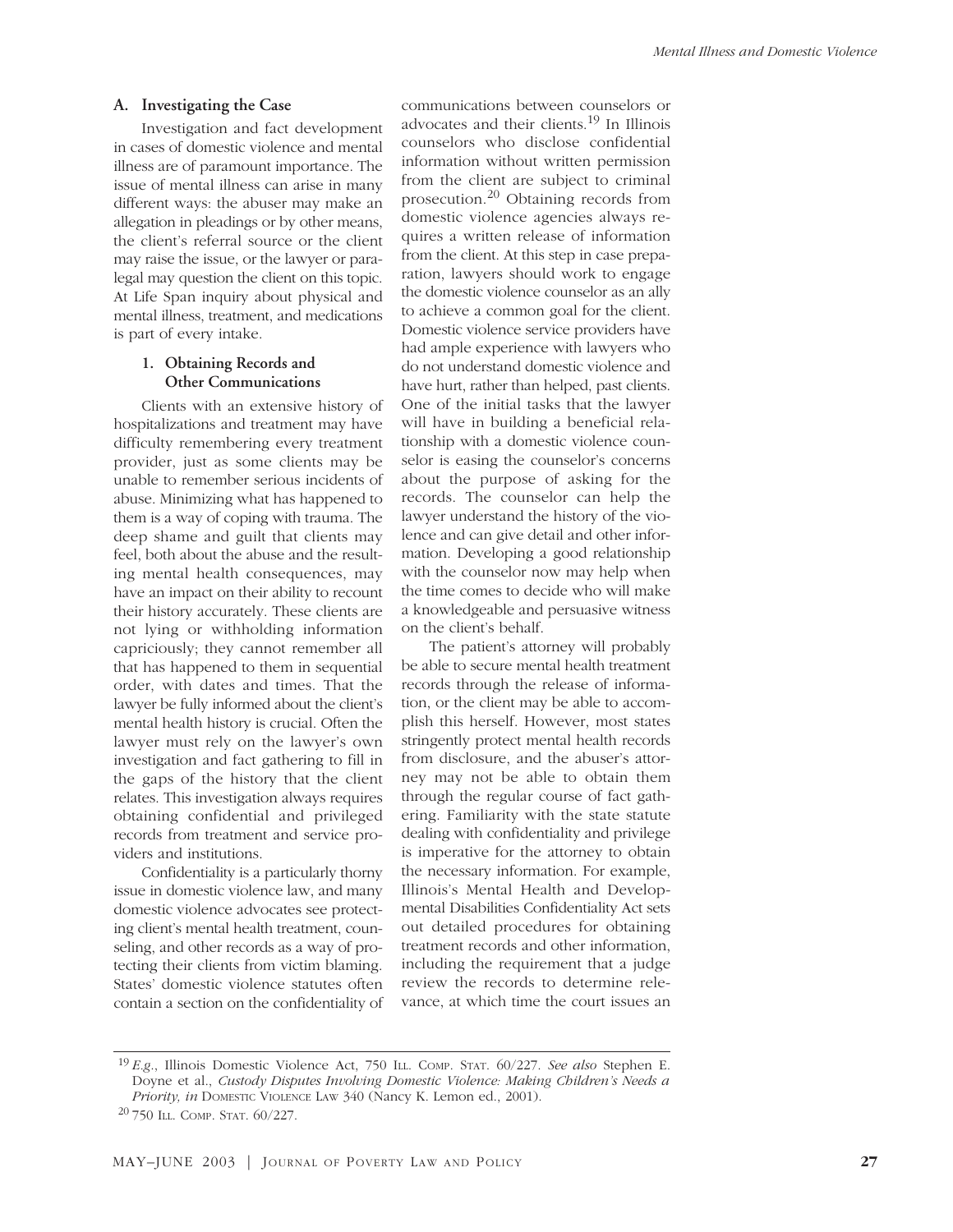order for the record's release.<sup>21</sup> Some treatment providers will seek review and an order from the court no matter who (including the patient) is seeking the release of the file.

An interview with the therapists and doctors working with the client can be an efficient and enlightening way to investigate the mental health aspects of the case, but these practitioners may be reluctant to discuss the case with the attorney. Time spent developing a collaborative relationship with mental health providers, just as with domestic violence professionals, is time well spent. Treaters have their own duties to their client; such duties include maintaining the therapeutic relationship, which could be damaged by the dissemination of sensitive information or opinions. Under some state laws, treaters may have the power to decline to release information if they believe that it is not in the best interests of their client, regardless of the client's wishes or instructions.22 This refusal may place the client's attorney in the position of seeking a court order for her own client's records.

## **2. Contents of the Records**

Mental health records can have a wealth of information and observations which will help the client prove the elements of her case beyond the issue of the mental illness and treatment itself. After all, the victim's attorney is not trying to prove the fact of the mental illness. The attorney can glean from the records corroboration of the client's victimization, the client's cooperation with treatment, the clinician's observations of the quality of the client's relationships with others, any assessment of her ability to be a parent, and other bits of evidence helpful to her case.

The records will also have information that is *not* helpful to the case and might be damaging to the client. Knowing the downside of the case is just as important as mastering the positive theories of the action, and the attorney must be alert for negative information, or information which may be interpreted in a manner harmful to the client. Discussing these pieces of information with the treater can help the lawyer develop a strategy for minimizing the effects of the information on the case and explain them away. Statements of the patient's belief in her own culpability in the abuse, contradictory statements, and the patient's doubts about her ability to be a good parent are all examples of potentially damaging information in the file. The lawyer and the treatment provider can develop together an explanation for why a victim of domestic violence might express these feelings.

In all likelihood one set of records from a treatment provider will lead the attorney to other treaters or institutions with which the client has had a relationship. Get all the records from all the providers you find. Knowing what is in the client's mental health files is the only way to analyze accurately and plan for usage and management of the information and the issue of mental illness in the client's case.

#### **B. Maximizing the Client's Strengths**

As in all litigation, the manner in which the case is handled, including what evidence and strategies are employed, is the client's ultimate decision. In cases as difficult and time-consuming as these, client involvement may seem a burden. However, engaging the client in this process and having her input on decisions about the strategy for obtaining information and deciding how to use it promotes her cooperation in the litigation. The client's feeling of self-determination and ownership of the strategies used in the litigation will contribute to her success as a litigant in her own case.

Assessing the case's legal merits continues throughout the attorney's representation of the client. In cases where custody is an issue, the attorney should have a good understanding of the best-interests standard in the state and fit the facts of the client's case into the standard as the attorney investigates and develops the facts. This is an excellent time to think

<sup>&</sup>lt;sup>21</sup> Mental Health and Developmental Disabilities Confidentiality Act, 740 ILL. COMP. STAT. 110/1–110/15 (2000).

<sup>22</sup> *E.g., id.*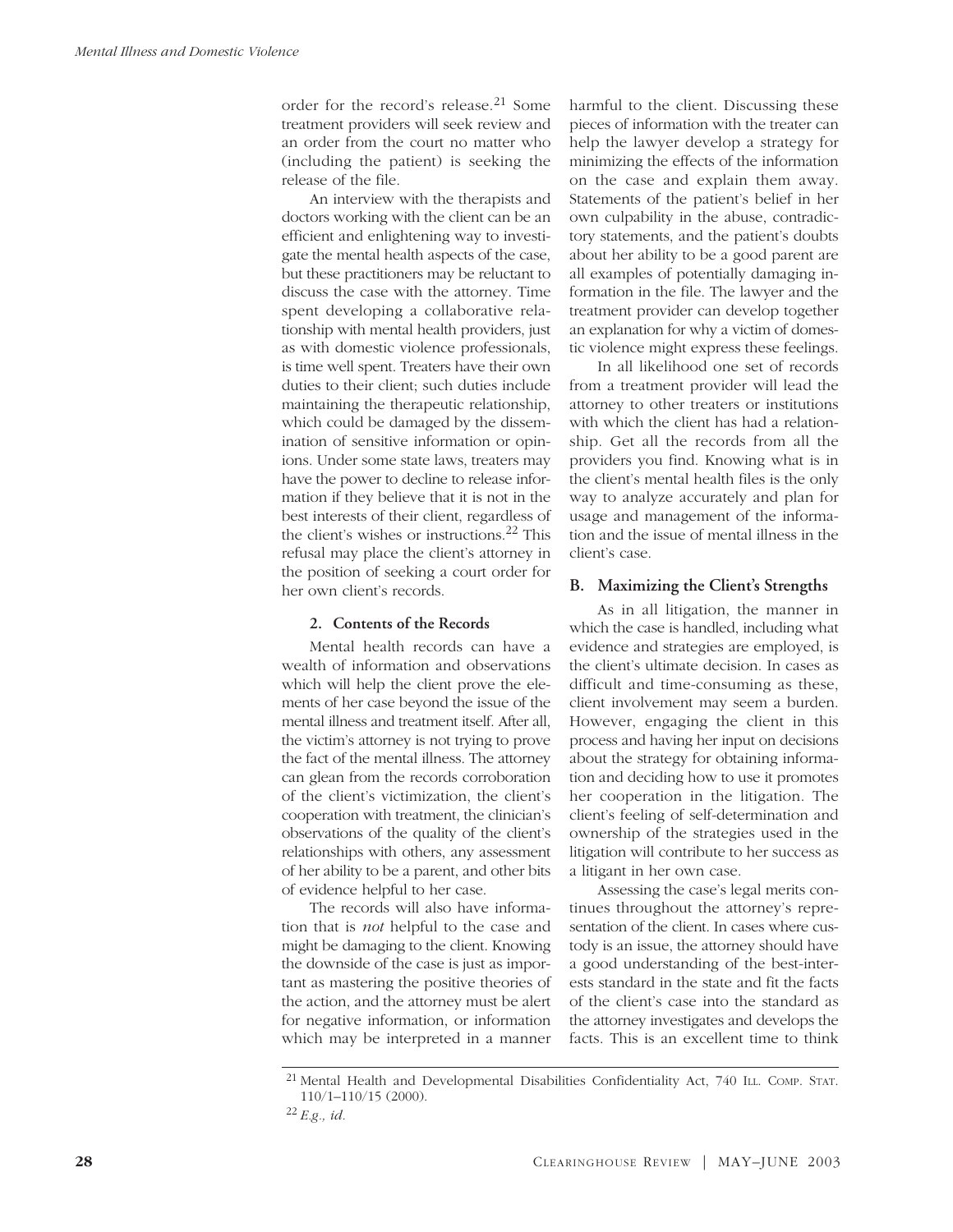about the case's weaknesses and try to address them.

In our experience, some concerns and factors can be addressed or improved upon while waiting for a case to ripen for trial. Again, if the attorney has a relationship with the other professionals involved with the client, all can work together to strengthen the client's case and chances for a successful outcome. The professionals should work together to encourage the client to take steps to enhance her own credibility. If the client feels that she is part of a team, she will be more motivated to cooperate with recommendations of the service providers involved in her case. For example, if the client is currently in treatment, the professionals can communicate the importance of compliance with treatment, further motivating the client to attend all appointments and regularly take any medication that is prescribed. The attorney can ask that the treatment provider monitor this aspect of the case and document the client's progress in the provider's file. This documentation can ensure that the client is following the strategy; the documentation is also excellent evidence should the case go to hearing or trial.

Other recommendations can serve this dual purpose of strengthening the client's case and supplying evidence for trial. Attending parenting classes and support groups is a common recommendation. Professionals working with the battered woman may suggest that the child would benefit from intervention such as counseling or art therapy. These resources can be difficult to find, but the local domestic violence agency may be able to assist the children.

A viable support network for the client and her child is positive in any custody case, but it is crucial for the battered woman with mental health issues. Family, friends, neighbors, and church can be the all-important backup that a potential custodian needs. This support system is usually a work in progress for any single parent, and the client can continue to build and develop it while the case is pending.

#### **C. Searching for a Custody Evaluator**

Finding a competent custody evaluator for domestic violence cases is always a challenge. In most states the evaluation process is not standardized but could encompass the following: interviews with parties, review of mental health and medical records, review of criminal records of parties including police reports, and interviews with people—such as neighbors, other family members, teachers, and doctors—collateral to the case. The evaluator may perform and interpret various psychological tests. Custody evaluations that prove valuable to the court must include observations of the parties and the child or children. The evaluation itself is usually written and contains a recommendation for custody and visitation. Many contain recommendations for further treatment or other therapeutic processes such as parenting classes, anger management classes, and therapy for parents or children. In contested custody cases, the evaluator will act as an expert witness, will testify at the hearing or trial, and will be subject to cross-examination.

To assume that a mental health professional will understand domestic violence is a mistake, and to think that the professional will have a grasp of the interrelationship between domestic violence and mental illness is a greater mistake. Finding someone who is knowledgeable about these issues, or is educable, can be a tremendous asset to the case.

In our work at Life Span we have had some negative experiences with evaluators' failure to understand domestic violence and its manifestations in the mother and her relationship with her child. Clients realistically concerned for their children's physical and emotional safety when with the abuser were seen as enmeshed, overidentified, and overinvolved with their children. Evaluators routinely did not recognize these characteristics as arising from real and legitimate fear and the desire to protect as a result of domestic violence. Rather, evaluators often saw them as evidence of poor parenting skills. In some cases, clients were blamed for the effects of violence, and abusers were absent in this determination of responsibility. Through experience and networking, Life Span lawyers have found a few psychologists who are sympathetic to our clients' point of view and who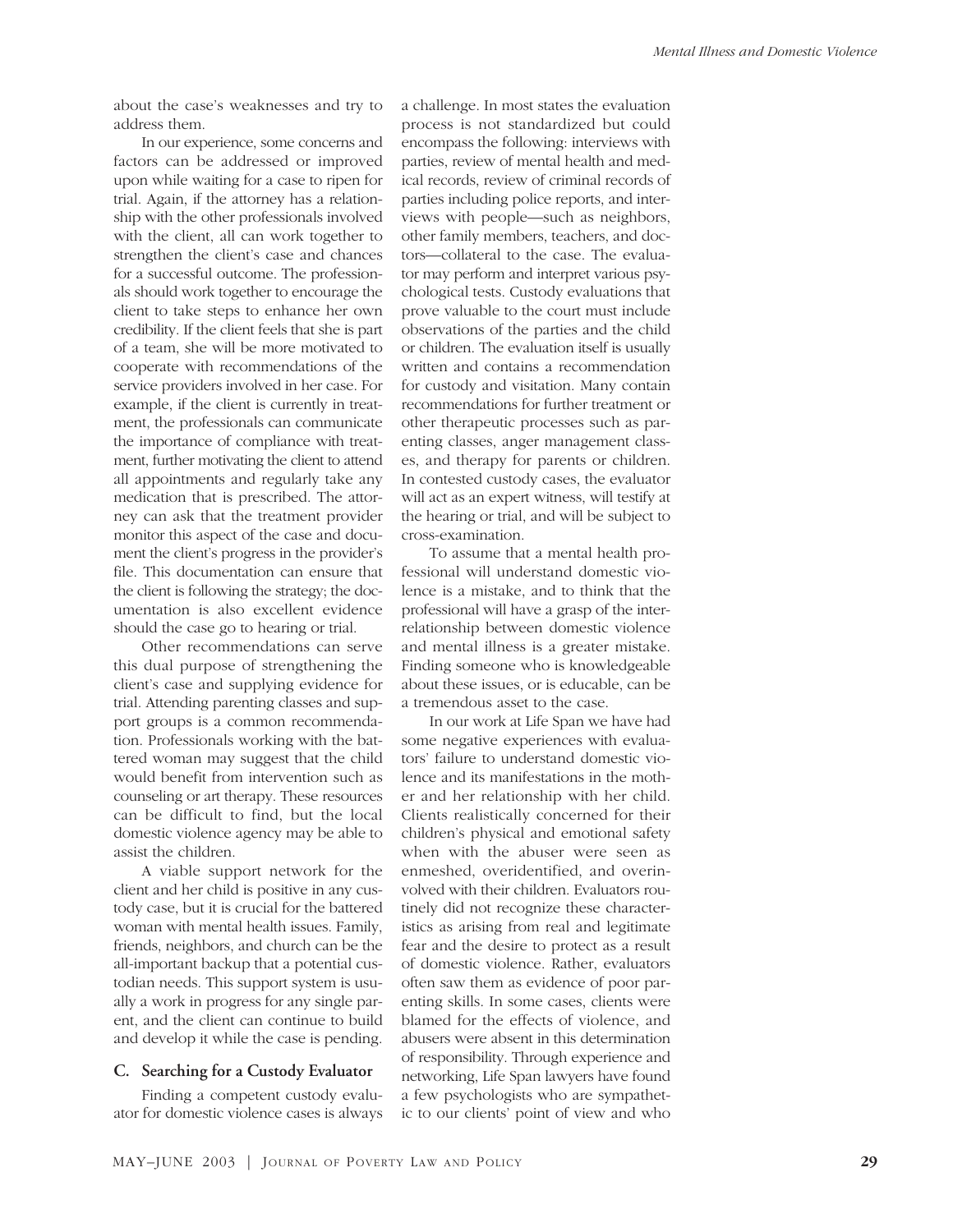have been willing to explore the nexus between domestic violence and mental illness for themselves. In suggesting that each case would benefit from such an evaluator, I understand how difficult obtaining such an expert will be for any attorney beginning to represent this population of clients.

# **III. Developing a Strategy for Handling Mental Health Issues in the Case**

The knowledge that the attorney has gained in the investigation and fact development phase of case preparation will form the basis for decisions about how to handle the domestic violence and mental health issues in the legal action.

## **A. Pleadings**

In our experience at Life Span, if a client has had treatment for a mental illness and the abuser knows this, the abuser will try to use it to prove that (1) she is not a credible witness and (2) she should not be awarded custody of the children. Since the opposing party, in all likelihood, will raise the issue, we have found that acknowledging the mental health issues affirmatively in the battered woman's case is a successful strategy. This straightforward treatment of the issue helps dispel the stigma that the opposing side wants to use to its advantage either subtly or overtly. To say that the battered woman can use her mental illness in a positive way may be too strong a statement, but acknowledging the issue in her own petition for divorce, custody, or a protective order allows her to avoid a defensive posture. The battered woman's indication in her court papers that she is taking ownership of the issue of her mental health status tends to deflate any attempt by the opponent to overwhelm the case with this issue.

The client can underscore her appropriateness as a custodial parent at the same time that she raises the mental illness issue in any petition seeking an award of custody. Again, the strategy in treating the issue this way is to refuse to give credence to the stigma of mental illness. We have adapted the following sample statements for use in many cases at Life Span:

■ "Petitioner has been diagnosed with depression, is currently in treatment, and is in compliance with all treatment recommendations."

■ "For all of the child's life, petitioner has had the primary responsibility of caring for the parties' daughter, Mary."

■ "Mary is a thriving and well-adjusted child with a close relationship to petitioner."

■ "That Petitioner be awarded sole custody is in Mary's best interests."

Life Span lawyers also use pleadings to raise the issue of causality in the mental illness–domestic violence interrelation. We accomplish this as simply as possible, with a minimum of conclusory language. To describe a causal relationship between the client's mental state and the domestic violence, an allegation might be worded as follows: "Petitioner is afraid to leave her house due to her fears that the respondent is following her." This sentence, used in the context of a pleading in a case in which mental illness is an issue, is a good deal more complicated than it appears because it is an allegation incorporating the idea of trauma theory. The abuser might raise an issue of the client's paranoia and its impact on her daily life, making it impossible for her to meet her parental responsibilities. The client's lawyer is describing the issue as a result of the abuser's stalking of the client. This allegation places the focus on the abuser's intimidating conduct rather than on the victim's legitimate response.

Simple factual sentences can also relate the idea of causality in cases in which a mental health condition is exacerbated by abuse. Here the allegation might read: "Petitioner's depression deepened after the respondent began abusing her." In cases in which the mental illness was relieved once the client was protected from violence, the pleading might say: "Once petitioner entered the domestic violence shelter, her depression lifted." The use of the word "depression" is important here; the term is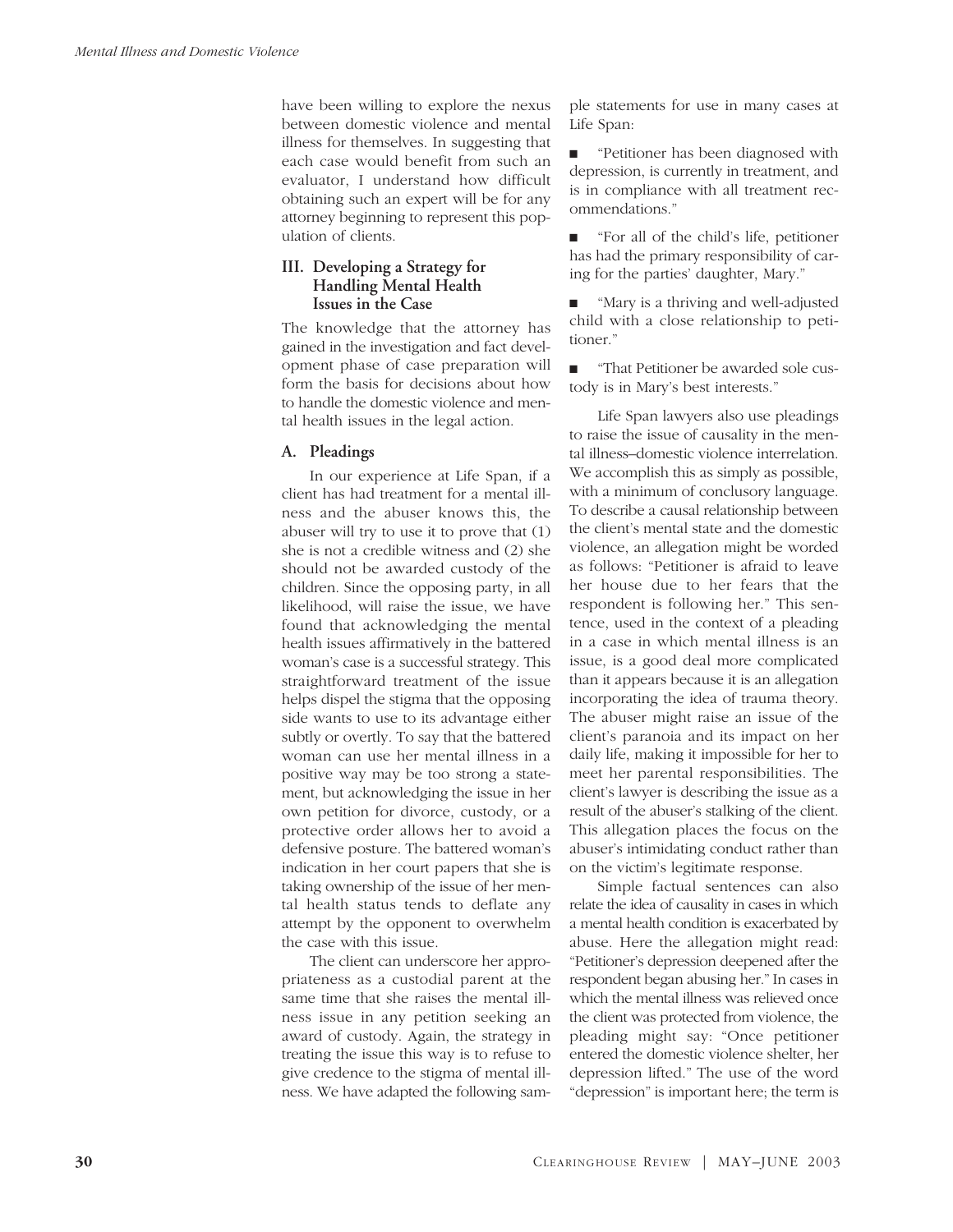both technical and in the vocabulary of the average person. "Posttraumatic stress disorder" cannot be used in the same way.

In these three examples the lawyer puts forth the theory of the case and the nexus between domestic violence and mental health issues without any technical or theoretical language which might alarm either the opposing side or the court. In fact, these factual statements lend themselves to a variety of uses in the case and can be proven through a client's as well as an expert's or treatment provider's testimony.

## **B. Using Treatment Evidence in the Case—an Example**

The best strategy for using treatment evidence is to use it to establish the mental health issue as your issue and to remain the master of the evidence. In this section I will use a case example from Life Span files to illustrate how treatment evidence can be used both to prove your case and to negate the power that the opponent hopes the mental illness will have in his case.

Mary and John were married and had an 18-month-old daughter, Ann. Mary was a stay-at-home mother and John was a patrolman in their local police department. John was abusive and had been hitting Mary with increasing frequency since her pregnancy. He prohibited her from speaking with her family and did not allow her to leave the house unless he accompanied her. Before the marriage, Mary had a history of depression and had taken antidepressants. As the domestic violence in her marriage to John progressed, Mary again became depressed. Although she took good care of Ann, she was often too debilitated by her illness to engage in any other activity. She was sad, listless, and did not take care of herself. She rarely ate a full meal and lost weight. John often told her that she was crazy, but he would not allow her to contact her doctor for help. He told her that no one would believe her story of abuse because she was crazy. John knew that he might lose his job if the police department had evidence that he was a batterer.

One evening John beat Mary severely, pulling her hair, hitting her in the torso and thighs, grabbing her by the upper arms and shoving her to the ground and into the wall. After the beating John went out, locking Mary and Ann in the house with a dead-bolt lock and taking the key. Mary decided that she had had enough and called her family to come and get her. When her father and brother arrived, they could not get in the house. They called the police from their cell phone, and John and a few of his colleagues arrived together some minutes later.

John explained what had happened to the other officers: Mary was depressed, but she would not get help for herself. Earlier that evening she had tried to jump out of the window, and he had had to restrain her. Sobbing, Mary recounted the facts to the officers, who expressed disbelief. Mary's relatives demanded that the officers do something to protect Mary, so, in consultation with John, they decided to take Mary to the mental health ward of the nearby hospital.

At the hospital the nurses and doctors performed a general examination to determine Mary's physical health. They noted in the file that Mary appeared to have many fresh injuries to her body, legs, and arms. They documented the injuries on a body chart in the file. The nurse asked Mary what had happened to her, and Mary told her that her husband had beaten her earlier that night. Mary was tearful and asked repeatedly about her daughter and who was caring for her. The nurse wrote an account of the conversation in the file, noting Mary's concern for her daughter. When Mary sat up in bed, the nurse saw clumps of hair on her pillow; the hair was falling out as a result of John's abuse. The nurse wrote these observations in the file.

Mary was admitted voluntarily for treatment of depression. She was interviewed by nurses, social workers, and doctors several times during her twoweek hospitalization. Each time Mary told the story of her victimization and related that her husband beat and isolated her. She denied ever trying to commit suicide and explained that her husband lied to cover up the true origin of her injuries. The file contained the following notations from medical personnel about Mary's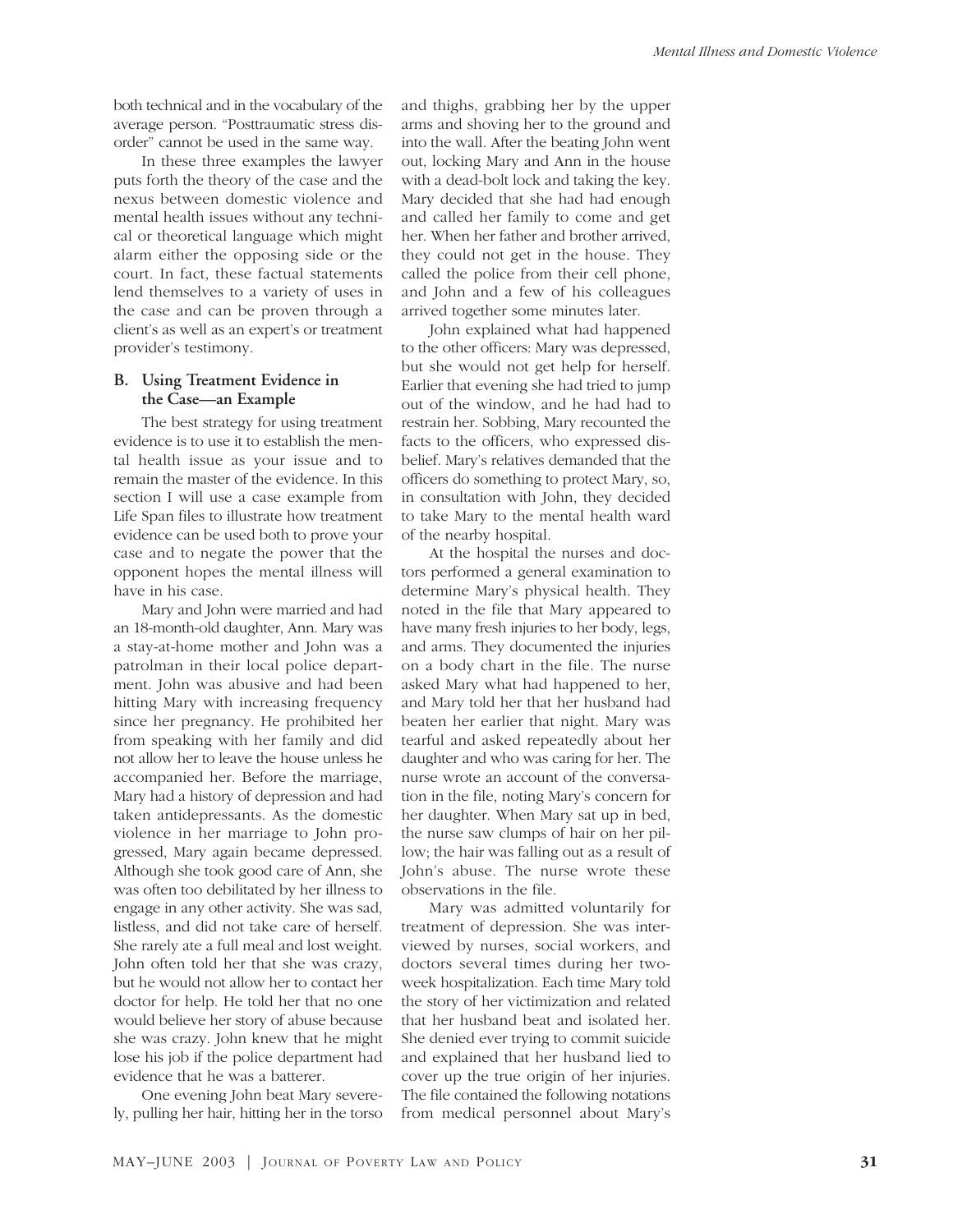statements: "Repeats that throughout the relationship he has been intermittently abusive—physically, including punching, pulling hair, and kicking her & verbally abusive as well." Later the nurse noted that "husband has only set of keys to the house & locks her in with the baby when he goes to work or goes out for any reason." The nurse identified the issues in the case as "psychiatric symptoms; domestic violence." During her stay, nurses updated her file as her injuries developed; the nurses noted increased bruising and swelling as the days wore on.

As part of Mary's treatment, the same practitioners interviewed John. The social worker's notes include this sentence: " I asked him about physical fighting between pt. He denies, though states that at times he has pushed her aside. Also admits to 'having to restrain her.'" During a social work meeting at which both Mary and John were present, Mary described John's abusive conduct. The social worker's notes of the meeting reflected that John "did not deny or become overtly anxious when discussing. He states that these occurrences have been recent." John also "expressed his wish to restrict her contact with her family."

Mary was discharged from the hospital with antidepressant medication. She went home with John and resumed their life together, hoping that John would change his behavior toward her. Mary had twice weekly appointments with the social worker at the hospital and took her medicine as prescribed. She lived with John for two months until John beat her again. Taking baby Ann with her, she fled to her sister's home. She contacted Life Span for help. We took her case to file for an order of protection under the Illinois Domestic Violence Act.

In the meetings with her attorney, Mary was straightforward about her mental health issues and recent lengthy hospitalization. She was skeptical that she would be able to keep her baby and was sure that a judge would not believe her story of abuse. The lawyer interviewed Mary at length and observed her with her daughter. She asked Mary to go to the hospital and get a copy of her treatment records. The lawyer reviewed the records that Mary brought to her later that week and found many statements that could be helpful. The lawyer met with Mary and explained that she wanted to file papers that told the judge about Mary's illness and her treatment. The lawyer explained the issues related to the use of privileged information. With Mary in agreement with this strategy, the lawyer prepared a petition for a protective order, also asking for temporary custody of Ann. The pleading included an account of Mary's recent problems with depression and described the condition as one that arose after a history of abuse. The petition alleged that Mary was in treatment and taking her medication, fully functional and taking care of her daughter. John's lawyer filed an answer that raised doubts about Mary's ability to be truthful. The answer described Mary as suicidal and unable to care for Ann. John also filed his own petition for custody.

This case went to hearing within a week of its filing at John's insistence. He was concerned that the petition would damage his career as a police officer, and he was confident that the case would be quickly resolved in his favor. In preparation for the hearing, Life Span lawyers held a conference with Mary and the practitioners who had treated her at the hospital. They went over the files and agreed that their testimony could only help Mary prove her case. The lawyer subpoenaed the nurse and social worker, along with their complete files.

The Life Span attorneys offered the following evidence: Mary testified about the abuse and about her relationship with Ann. She talked about her depression and her treatment compliance. She told the judge that she felt much better since she moved in with her sister. Her lawyer was surprised at how well Mary stood up under cross-examination; she was a little shaky but remained consistent. Mary's sister testified about her observations about Mary's parenting abilities, and how glad she was to have her sister back after years of John hanging up the phone when she called. Mary's dad testified about the night he went to help Mary and found her dead-bolted in the house.

We then called the nurse as a witness. She testified about Mary's injuries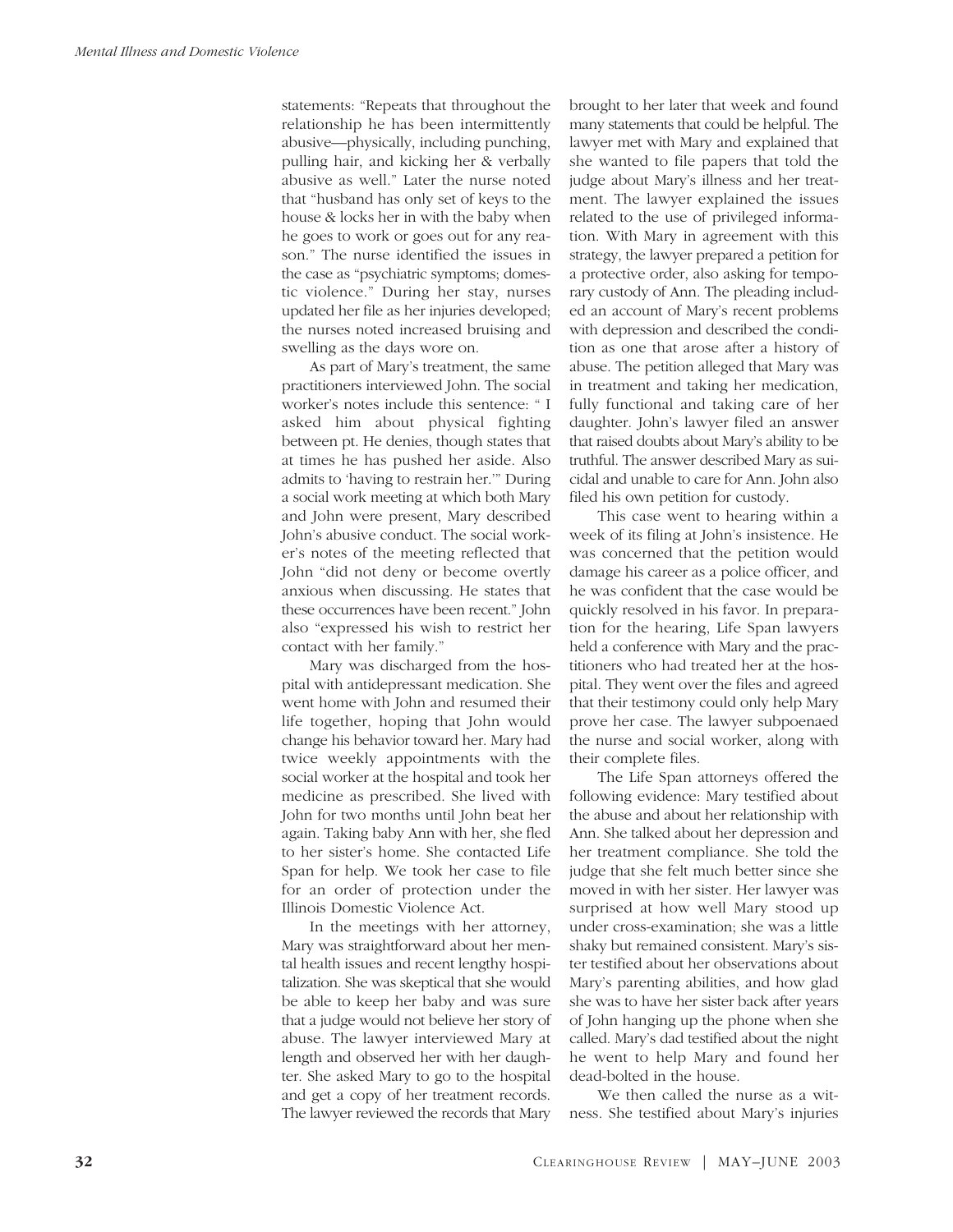and her statements concerning how she became injured. She showed the court her body chart and her documentation of the progression of Mary's injuries. She testified as to Mary's concern about Ann. She testified about Mary's consistency and candor during the several conversations she had with Mary about the history of abuse. When the psychiatric social worker testified, she talked about Mary's physical condition and her consistent statements about the battering. She talked about John's demeanor, his admissions about the pushing and other violence, as well as his unwillingness to let Mary see her family. She explained to the judge that depression can be a result of abuse and is a very treatable condition. She also testified that Mary had kept her appointments since leaving the hospital, was compliant with medication, and the depression had lessened considerably. The social worker had observed Mary and Ann together many times in her office and found their interactions appropriate. We used the nurse to supply a foundation for the treatment records and entered them into evidence.

John testified on his own behalf. His testimony was a series of denials and assertions that Mary was crazy and could not be believed. From his work as a police officer, he knew that the victim's credibility is often an issue in domestic violence cases and that many police and judges believe that women fabricate allegations. He thought Mary's mental illness would heighten the judge's reluctance to believe her. He talked about trying to restrain Mary and fearing for Ann's safety in her care, even though Mary had always been Ann's caretaker. John's lawyers called the officers who had taken Mary to the hospital; the officers' testimony described her as weeping and incoherent.

The judge granted Mary the order of protection and gave her temporary custody of her daughter. He required Mary and the baby to live with her sister during the pendency of the case and to follow the instructions of her social worker. He ordered John to enroll in domestic violence counseling and reported his conduct to the police department. The judge ordered the parties to participate in an evaluation for custody purposes. This case pended for more than



a year while the evaluation was completed. Mary was the recommended custodian, and the case settled.

In Mary's case the lawyers used the mental health evidence for a number of purposes. First, it bolstered her credibility on the abuse issues and helped prove that domestic violence occurred. Mary's consistency in telling her story to a number of people in a situation in which she was likely to be truthful, and the fact that those people believed her, helped prove her reliability. Second, the mental health evidence was presented as part of Mary's case and Mary remained in control of the issue. The professional testimony was part of Mary's case in chief and in her favor. Mary's testimony drew a relationship between her husband's abuse and her state of mind and feelings. As a whole, this strategy prevented John from exaggerating the prob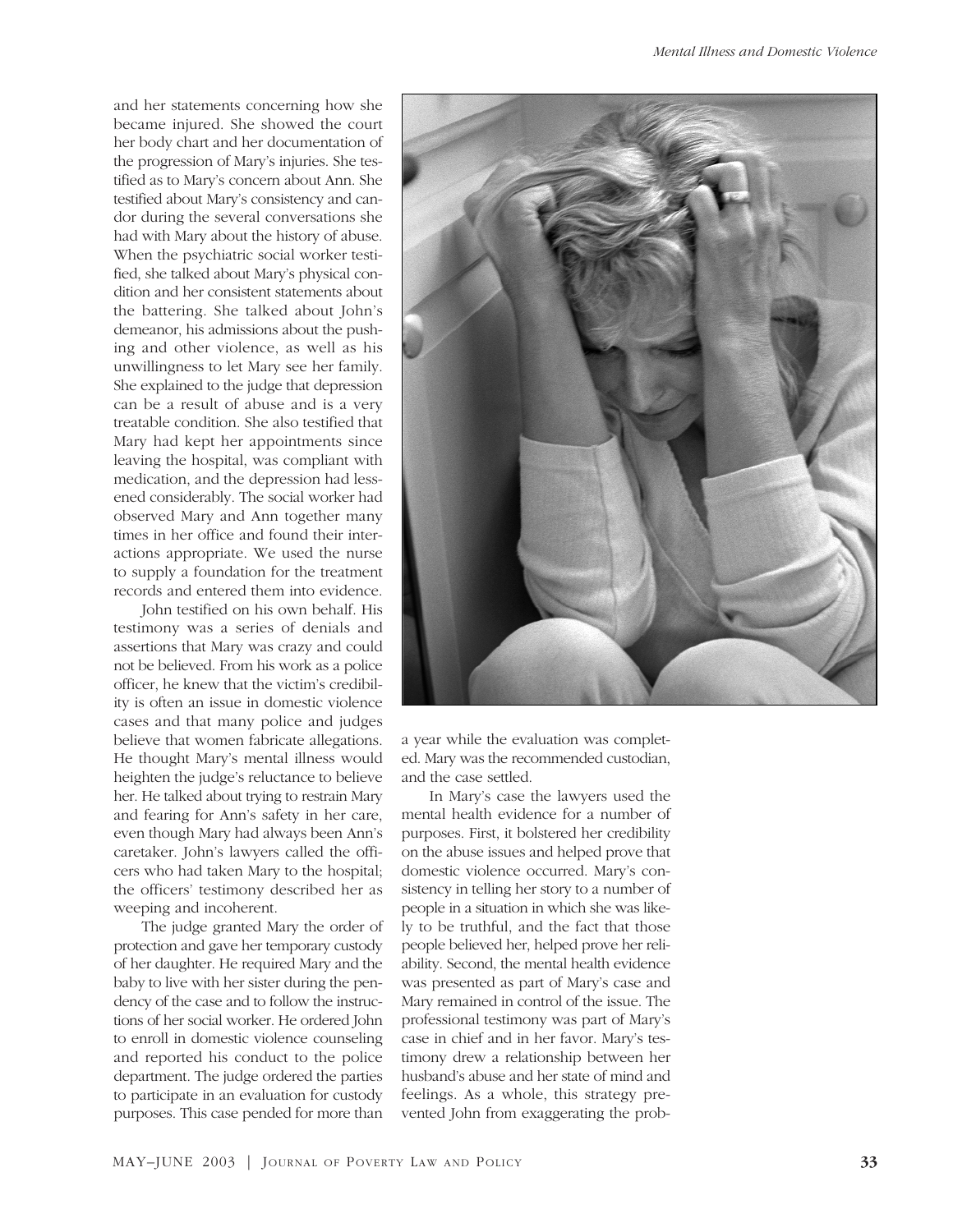lem, inflating its importance, or characterizing her illness as debilitating.

Mary was able to present evidence that she was an appropriate parent for Ann. She testified about her caretaking abilities, as did her sister. The nurse and social worker presented evidence about Mary's concern for her daughter, her compliance with treatment, and her appropriate interactions with Ann. Although the judge put some safeguards in place for Ann as part of the temporary order, the client and her lawyers clearly established that she, and not her abusive husband, was a better parent for Ann.

# **C. Some Caution in Using Treatment Evidence**

Many lawyers are tremendously reluctant to use treatment evidence in a hearing or trial, perhaps in part because of the many unknowns of using this kind of evidence. The lawyer should become familiar with some of the issues involved and the applicable law of the state as a way of making this valuable evidence a useful part of the case.

# **1. Waiving the Privilege by Introducing Mental Health Treatment Evidence**

Once the client introduces the mental health treatment evidence as part of her case, it is no longer protected by privilege. The opponent can make use of any documentation in the file for his own purposes—to prove his case elements, to damage the battered woman, or to discredit her theory of the case. Therefore, when deciding to go forward with a treatment file as part of the battered woman's evidence, the woman's lawyer must know everything that is contained in the file and make the determination that the information is more helpful than harmful.

# **2. The Dangers of Cross-Examination**

Obviously any witness the lawyer offers must be vetted for cross-examination issues. Testifying in court can be frightening for battered women, and, for those suffering the traumatic mental health effects of battering, the prospect of crossexamination can be terrifying. Witnesses, including the health professionals, must be thoroughly prepared. For example, many treatment files contain ambiguous or contradictory statements, and the lawyer should assist the treater in formulating an explanation for this common occurrence. The witness' demeanor, tone, and attitude are important, and the lawyer should direct the presentation. Although the witness is a professional, the witness may not, without thorough preparation, give the forceful, straightforward testimony that the lawyer is seeking. Life Span lawyers routinely prepare a difficult cross to administer to their own witnesses.

#### **3. Formerly Privileged Information May Be Used in Other Proceedings**

In Illinois and in jurisdictions across the country, battered women find themselves challenged in a number of different forums. A battered woman seeking civil remedies in a family law case may also participate in the criminal prosecution of the domestic violence crime or be brought into juvenile court on charges of child endangerment, abuse, or neglect. When the privilege protecting mental health records is waived in one proceeding, such as an order-of-protection hearing, that same evidence could be used in another proceeding under very different circumstances. For example, a treatment file detailing a long history of abuse may be very helpful in establishing a case for a protective order in civil court but may be damning in a juvenile court proceeding charging the victim with failure to protect her children from witnessing abuse in the home. This possibility must be included in any calculus about the relative helpfulness and harmfulness of information contained in the files.

## **4. Waiving the Privilege by Making Mental Illness an Issue in the Case**

Some lawyers have theorized that once the battered woman raises the issue of her own mental health, she makes it an issue in the case and thereby precludes her ability to assert a privilege over her mental health records even when she has not introduced any of these records in